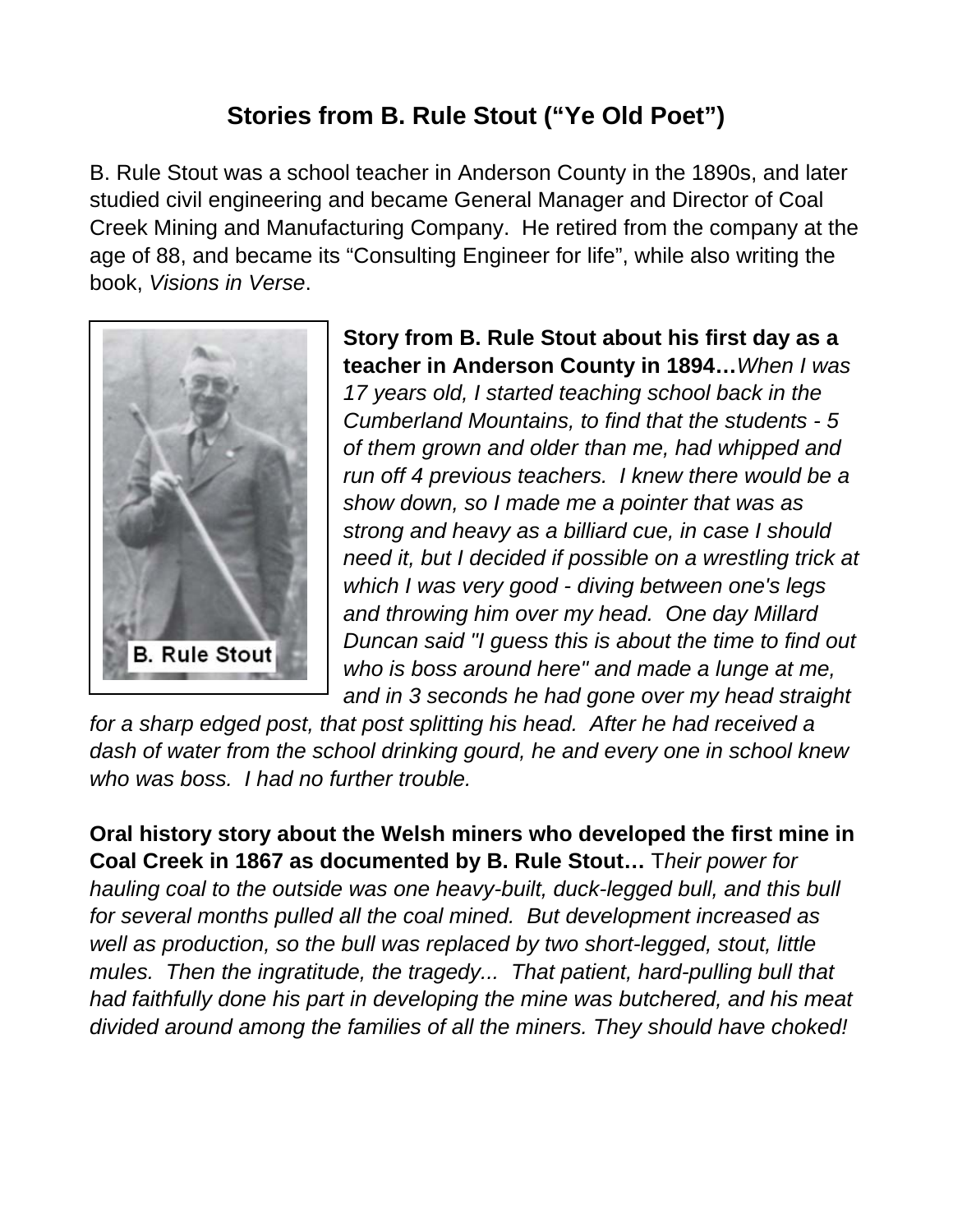**Excerpt from the book,** *American Hilltop Fox Chasing* **by Thad Sitton, 2010, about legendary fox-chaser B. Rule Stout…** 

## **Page 44, Excerpt from** *American Hilltop Fox Chasing* **by Thad Sitton, 2010**

Besides a playful attitude and remarkable physical capacities, red foxes are tricky. Legends and folkloric tales depict them that way, but so do a thousand eyewitness accounts of foxhunters, men with sharp eyes and as great an interest in foxes as any field biologist. As a teenager in nineteenthcentury Tennessee, B. Rule Stout was plowing the field one day when a red fox pursued by his uncle's hounds came into view. The fox ran along inside the field where Stout had been plowing. Then it jumped onto the fence at the far side of the field, ran along the fence for some distance, turned, backtracked down the fence for a hundred yards, then jumped from the fence into a nearby pasture and lay still until the hounds had come and gone. Then it resumed its backtracking and went out of sight. The hounds never figured this out. On another day Stout saw this same fox, or one that looked just like it, lose hounds by running into a herd of sheep and lying down. The sheep completely circled the fox, stamping their feet and getting closer and closer. After a few minutes the fox trotted off, but the hounds could not pick up its trail for all the sheep scent. Another time the Tennessee man observed a hotly pursued fox run out into a freshly plowed field (which retains little scent), run right to the point where plowing had stopped recently in a big furrow, then jump as far to the right as it could to a grassy low place, where it lay flat and still. Almost immediately the hounds were there, but they lost the fox's scent at the furrow, and when they circled around to try to pick it up, the fox lay frozen inside the circle. From there the dogs searched in everwidening circles until they went out of sight, and the fox got up and ran for the nearby woods. B. Rule Stout also observed "switching foxes," foxes that take turns running before the hounds, this time a yellowish fox and a red fox, so the switching was obvious. Stout presumed they were mates. From his position on a small hill he could see the whole thing. The foxes' chosen place for switching off had thick weeds just above the trail, and they would jump in and out of these weeds at each switch. One fox would lead the hounds on a fast circle of several miles, then the next. He recalled: "That pair killed one of the best hounds I ever expected to own, Little Ned. She came in and lay down that night and died."<sup>27</sup>